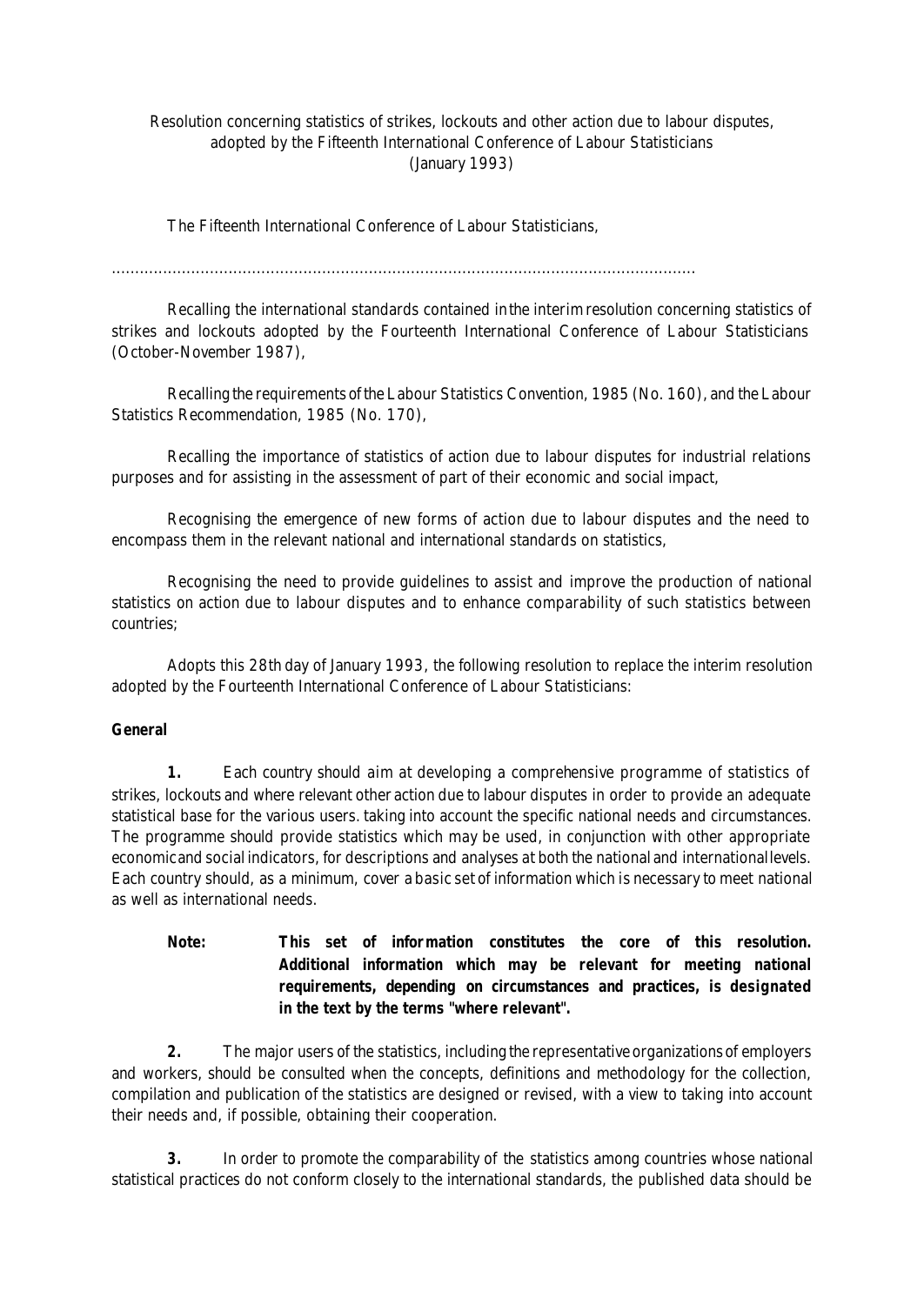accompanied by an explanation of the divergences. Where possible, estimates should be made periodically of any important components excluded, in order to permit an assessment of the major indicators in accordance with the international standards. Alternatively, the necessary components could be identified and separate statistics provided for each, which could thenbe compared between countries.

#### **Terminology and definitions**

**4.** For the purposes of the statistics of strikes, lockouts and other action due to labour disputes covered in this resolution, the following terms and definitions are used:

- (a) A *labour dispute* is a state of disagreement over a particular issue or group of issues overwhich there is conflict between workers and employers, or about which grievance is expressed by workers or employers, or about which workers or employers support other workers or employers in their demands or grievances.
- (b) A *strike* is a temporary work stoppage effected by one or more groups of workers with a view to enforcing or resisting demands or expressing grievances, or supporting other workers in their demands or grievances.
- (c) A *lockout* is a total or partial temporary closure of one or more places of employment, or the hindering of the normal work activities of employees, by one or more employers with a view to enforcing or resisting demands or expressing grievances, or supporting other employers in their demands or grievances.
- (d) *Other action due to labour disputes* consists of action effected by one or more groups of workers or by one or more employers, with a view to enforcing or resisting demands or expressing grievances, or supporting other workers or employers in their demands or grievances, in which there is no cessation of work.
- (e) *Workers involved in a strike:* Workers *directly involved* in a strike are those who participated directly by stopping work. Workers *indirectly involved* in a strike are those employees of the establishments involved, or self-employed workers in the group involved, who did not participate directly by stopping work but who were prevented from working because of the strike.
- (f) *Workers involved in a lockout:* Workers *directly involved* in a lockout are those employees of the establishments involved who were directly concerned by the labour dispute and who were prevented from working by the lockout. Workers *indirectly involved* in a lockout are those employees of the establishments involved who were not directly concerned by the labour dispute but who were prevented from working by the lockout.
- (g) *Workers involved in other action:* Workers *directly involved* in other action are those who participated directly in the action. Workers *indirectly involved* in other action are those employees of the establishments involved or self-employed workers in the groups involved who did not participate directly in the action but who were unable to perform their work in the usual manner or prevented from working as a result of it.
- (h) *Normal workdays* are those days on which work would usually be carried out by the groups of employees concerned or on which self-employed workers would usually expect to work. Weekly rest-days should therefore be excluded, as well as any public holidays, etc., on which work was not scheduled for the groups of employees involved or on which the self-employed workers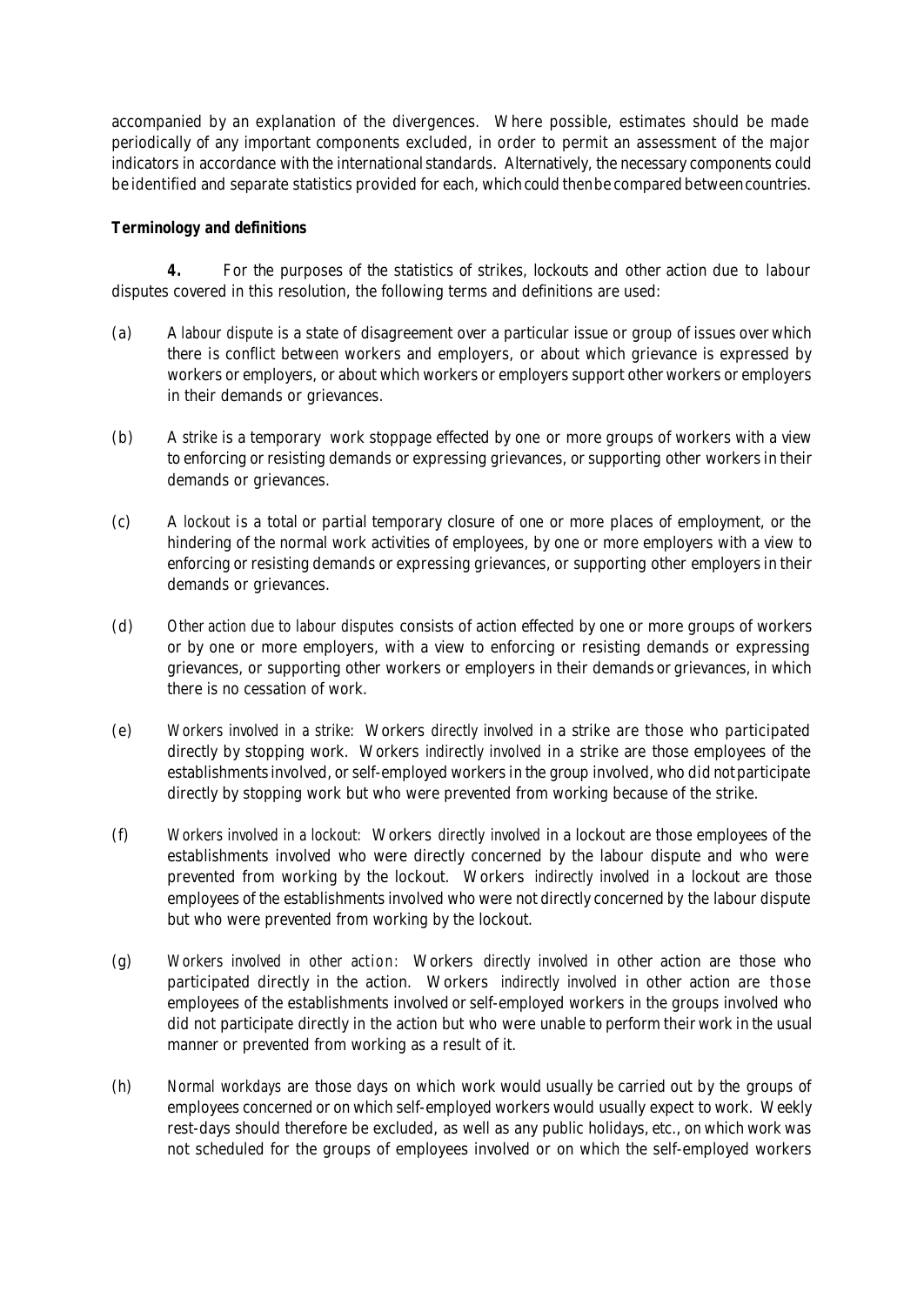involved would not usually have expected to work. If work is organized in shifts, one shift should be considered as one workday.

- (i) The *normal hours of work* forthe groups of workers concerned should be defined in accordance with the most recent ILO standards.
- (j) An *establishment involved* is one in which one or more groups of employees are directly involved in action due to a labour dispute, or in which such action is effected by the employer. The definition of an establishment should be in accordance with the most recent guidelines of the United Nations.
- (k) The *secondary effects* of action due to labour disputes are the effects on other establishments where workers are prevented from working or their work is disrupted, or the effects on other groups of self-employed workers who are prevented from working orwhose work is disrupted.

## **Coverage**

**5.** The programme of statistics should in principle coverthe whole country, all branches of economic activity and all sectors of the economy, and should be developed so as to be consistent to the fullest extent possible with other economic and social statistics.

**6.** The programme should attempt to coverall strikes and lockouts. Where relevant, it could also cover other action due to labour disputes.

**7.** If it is necessary to place a lowerlimit on the scale of the action covered by the statistics, for instance in terms of the number of workers involved in the action or its duration, it should be as low as possible.

**8.** The statistics should cover all employees directly involved. If possible, employees indirectly involved should also be covered, and the data relating to them should be collected and presented separately. Where relevant to national circumstances and practices, self-employed workers directly involved in action due to labour disputes could also be covered, and the data relating to them collected and presented separately.

**9.** The secondary effects of action due to labour disputes should not be included, but could be the subject of a separate programme.

#### **Basic data to be collected, compiled and published on a regular basis**

- **10.** Where possible, information should be collected with respect to:
- (i) the number of strikes and lockouts;
- (ii) the number of workers involved in strikes or lockouts;
- (iii) the duration of strikes or lockouts;
- (iv) the amount of time not worked by workers involved in strikes or lockouts;
- (v) other important characteristics relevant to the labour disputes.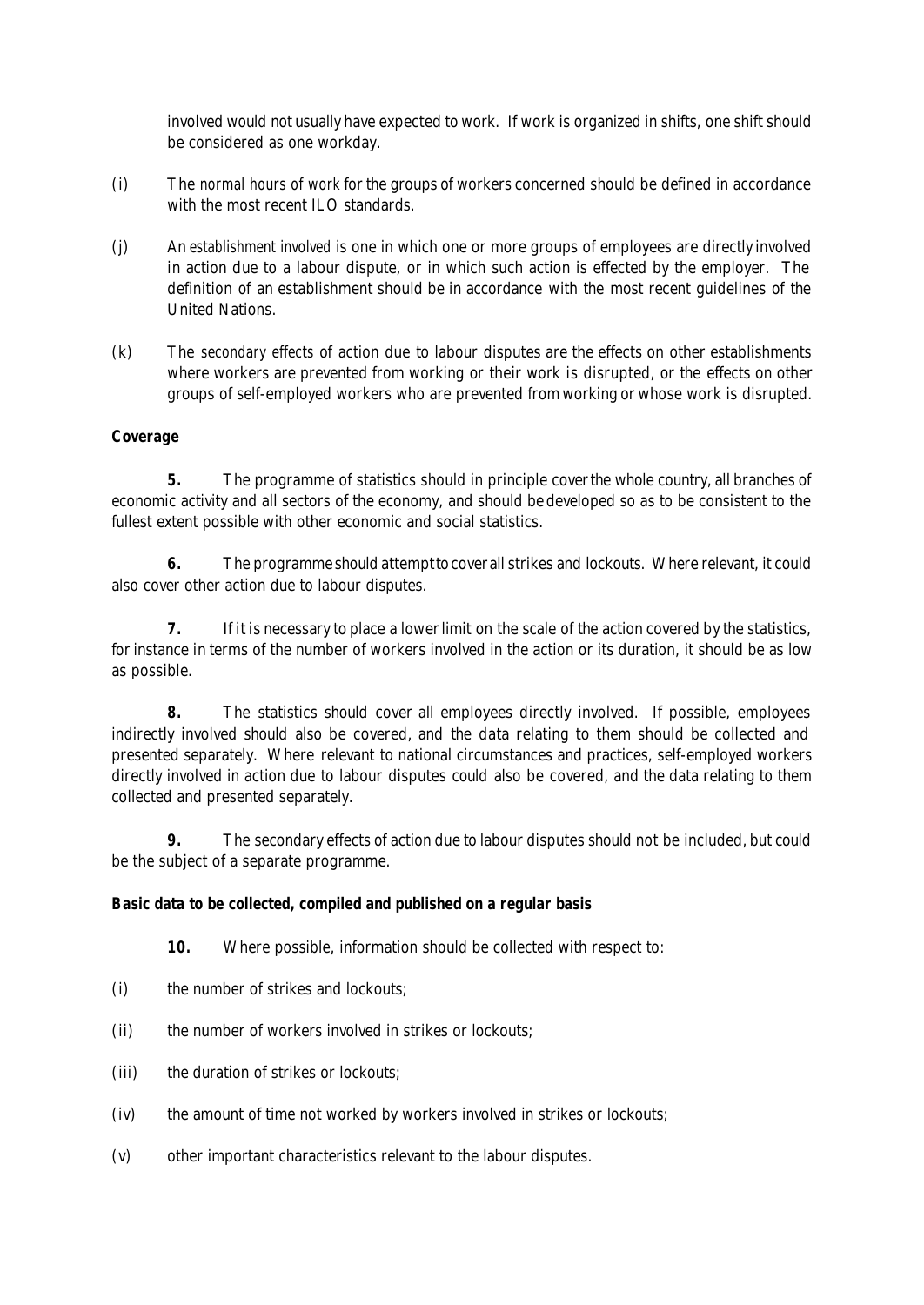Where relevant, information could also be collected with respect to:

- (vi) the number of establishments involved; and
- (vii) the number of other forms of action due to labour disputes.

**11.** Where possible, the data should be collected, compiled and presented separately with respect to strikes and to lockouts. Where relevant, the corresponding data could alsobe compiled and presented separately for each of the other forms of action.

**12.** Where it is possible to collect some or all the data relating to generalized or widespread action, for example, involving more than one branch of economic activity, these should be compiled and presented separately.

#### **Measurement**

(i) *Number of strikes and lockouts*

**13.** The criterion used to identify a single strike or a single lockout should be the *labour dispute* in question. Therefore, the following should be counted as *one strike* or *one lockout:*

- (a) a temporary work stoppage, due to one labour dispute, occurring among employees in one establishment at one time, or, where relevant, among one group of self-employed workers at one time;
- (b) temporary work stoppages, due to one labour dispute, occurring among employees in several establishments at the same time, or, where relevant, among several groups of self-employed workers at the same time;
- (c) temporary work stoppages, due to one labour dispute, occurring among employees in one establishment at a different time, or, where relevant, among one group of self-employed workers at different times, in which the period between stoppages is not more than two months;
- (d) temporary work stoppages, due to one labour dispute, occurring among employees in several establishments at a different time, or, where relevant, among several groups of self-employed workers at different times, in which the period between stoppages is not more than two months.

14. Where possible, a strike that later became a lockout, still due to the same labour dispute, should be treated as a strike up to the time thatthe lockoutwas declared, and subsequently as a lockout. The information about the lockout should include whether it was preceded by a strike. A similar procedure should be followed with respect to a strike preceded by a lockout. Where relevant, a similar procedure could also be followed with respect to a strike or lockout preceded by anotherform of action or vice versa.

(ii) *Number of workers involved in strikes or lockouts*

**15.** Each worker involved directly or indirectly at any time during the action should be counted in the number of workers involved, whether the involvement was for the full duration or only part of it.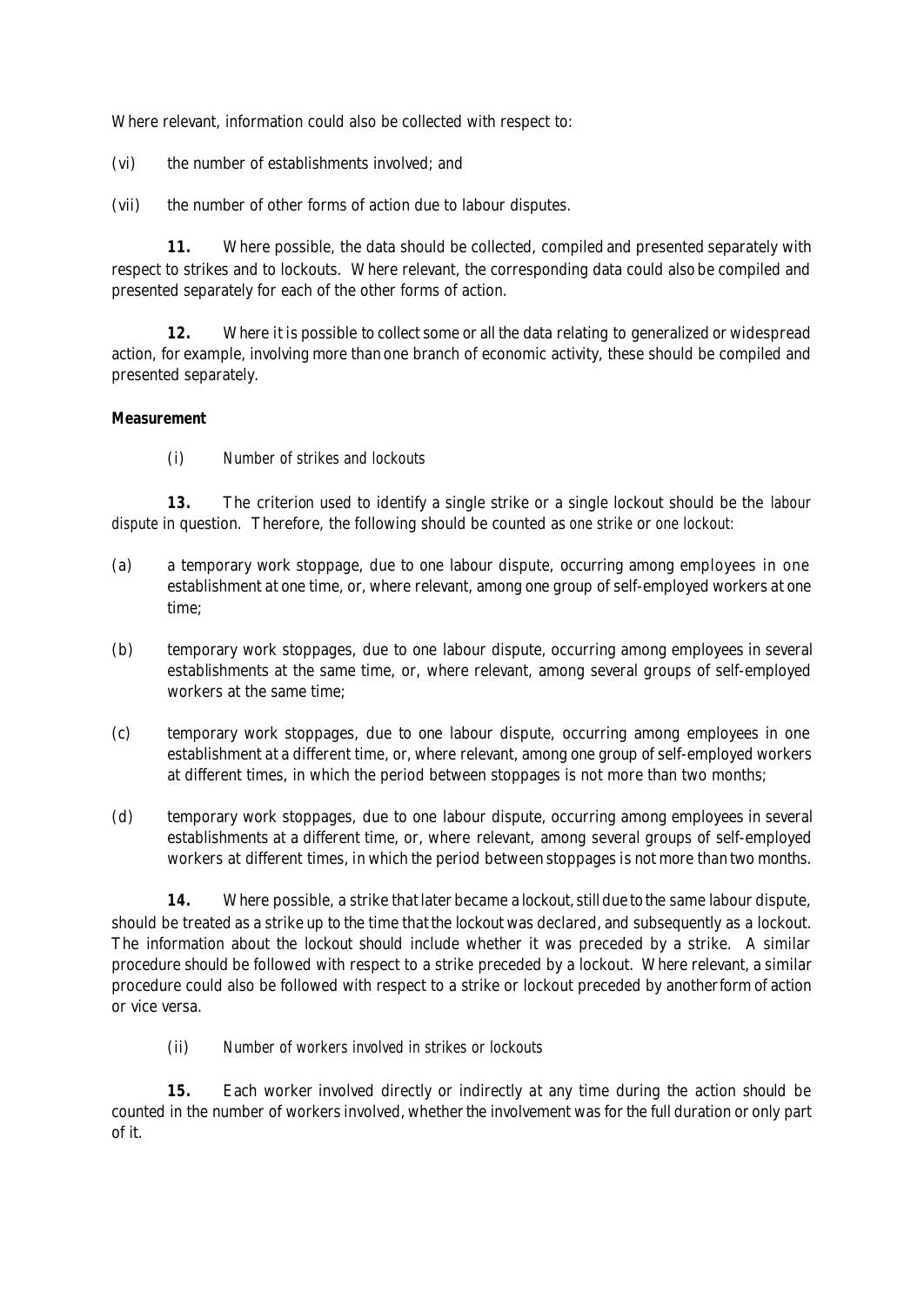**16.** Part-time workers involved should be counted as individuals on the same basis as fulltime workers.

17. Where possible, workers absent from their normal place of work at the time of the action, for reasons such as sick-leave, vacation, business or personal reasons, whether authorized or unauthorized, should be excluded from the number of workers involved for the duration of that absence.

(iii) *Duration of strikes or lockouts*

**18.** The duration of action due to a labour dispute may be viewed both in terms of the *spells* of action, and in terms of the *span* of action.

**19.** (a) The duration of the *spells* of the action should be measured in terms of normal workdays for the groups of workers concerned, from the day the action began among the first group of workers involved to the day it ended among the last group of workers involved. Normal workdays between the spells should not be included.

(b) The duration of the *span* of the action should be measured in terms of calendar days, from the date it began among the first group of workers involved to the date it ended among the last group of workers involved.

**20.** In accordance with the national practice regarding the lower limit for covering action due to labour disputes, if the action lasts for less than a full workday, the duration should be measured in terms of hours during which work would normally have been scheduled for the groups of employees involved, or, where relevant, during which the self-employed workers involved would usually have expected to work.

(iv) *The amount of time not worked by workers involved in strikes or lockouts*

**21.** The amount of time not worked by workers involved should be estimated in terms of normalhours of work, taking into account the normalwork schedule of each category of workers involved. Hours not worked may be converted to days on the basisof the number of normalhours of work per day or per shift for each category of workers concerned.

**22.** Where possible, the amount of time notworkedbyworkers involved should be estimated for each day of the strike or lockout for all workers involved, and the total calculated for the full duration of the strike or lockout.

(v) *Other important characteristics relevant to the labour disputes*

**23.** Information should be collected on the branch of economic activity in which the workers involved are employed, where possible using a classification scheme that is consistent with the most recent version of the United Nations "International Standard Industrial Classification of All Economic Activities".

**24.** Where possible, it would also be useful to collect information concerning the following reasons for labour disputes, classified where relevant according to whether or not the disputes arise from collective bargaining:

(a) disputes arising from collective bargaining: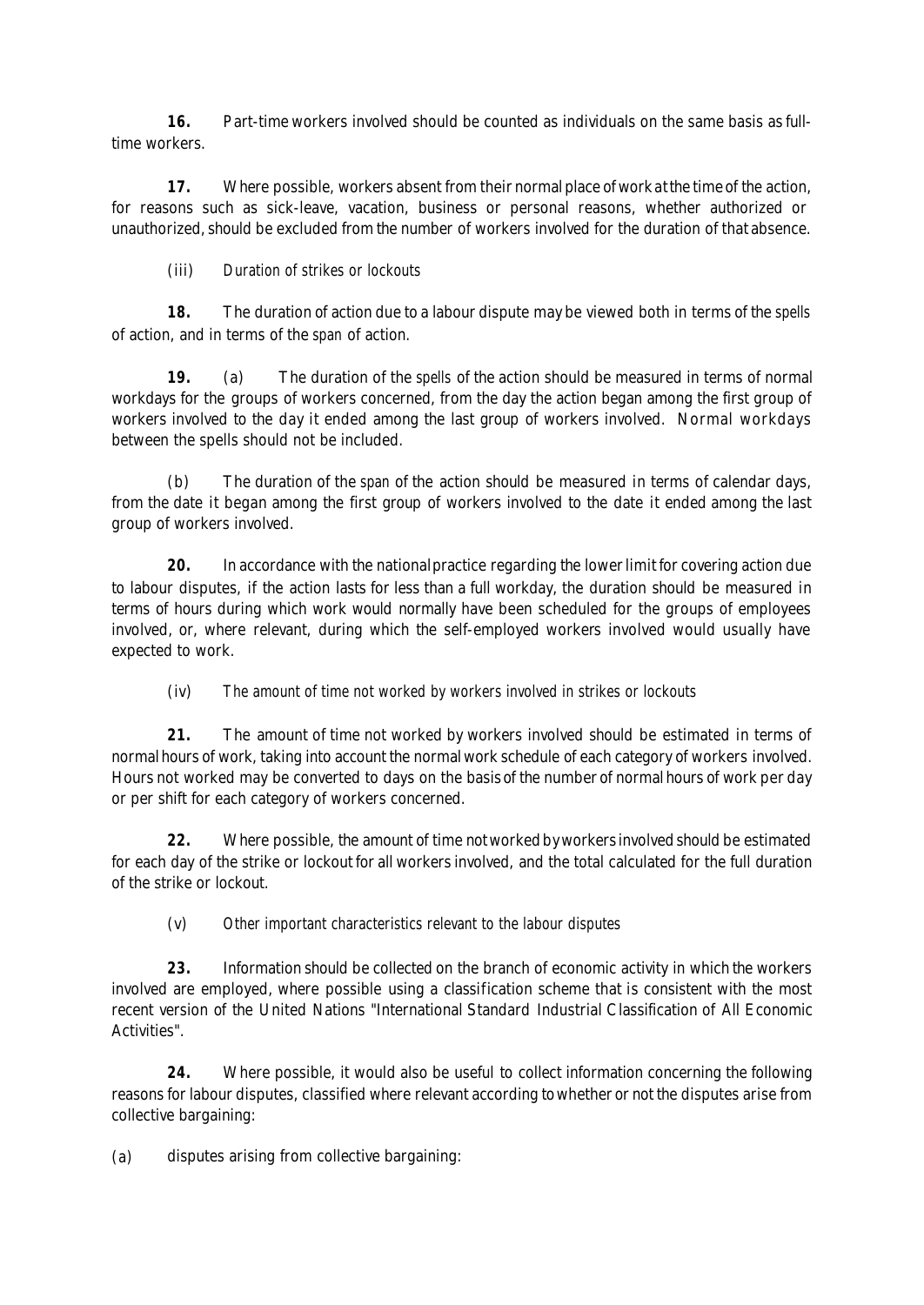- (1) problems concerning wages, bonuses and other compensation (such as increases, methods of calculation and conditions of payment);
- (2) problems concerning working conditions (such as reduction or changes in hours of work, the organization of work, and health and safety in the workplace);
- (3) employment problems (such as establishment personnel policies, movement of staff, job evaluations, reclassification of staff, closure of establishment, redundancies and lay-offs);
- (4) trade union issues;
- (5) others;
- (b) disputes not arising from collective bargaining:
	- (1) problems concerning wages, bonuses and other compensation (such as increases, methods of calculation and conditions of payment);
	- (2) problems concerning working conditions (such as reduction or changes in hours of work the organization of work, and health and safety in the workplace);
	- (3) employment problems (such as establishment personnel policies, movement of staff, job evaluations, reclassification of staff, closure of establishment, redundancies and lay-offs);
	- (4) trade union issues;
	- (5) other problems relating to the workplace (such as discrimination, harassment, duress and unfair labour practices);
	- (6) sympathy or solidarity (such as strong support for a group of workers on the part of other workers, although these have no direct interest in the particular labour dispute);
	- (7) protest (such as the expression of grievance with respect to a government policy or decision affecting conditions of work);
	- (8) other.
	- **25.** Where relevant, the following information may also be useful:
	- (a) the size of establishments involved, in terms of the number of employees;
	- (b) the geographical location of the usual place of work of the workers involved;
	- (c) the sector of groups of workers involved (such as private, public);
	- (d) the workers' and/or employers' organizations concerned (for example, calling the strike or lockout);
	- (e) whether the employers hired replacement workers during the action;
	- (f) the economic costs of the action to establishments involved and to workers involved;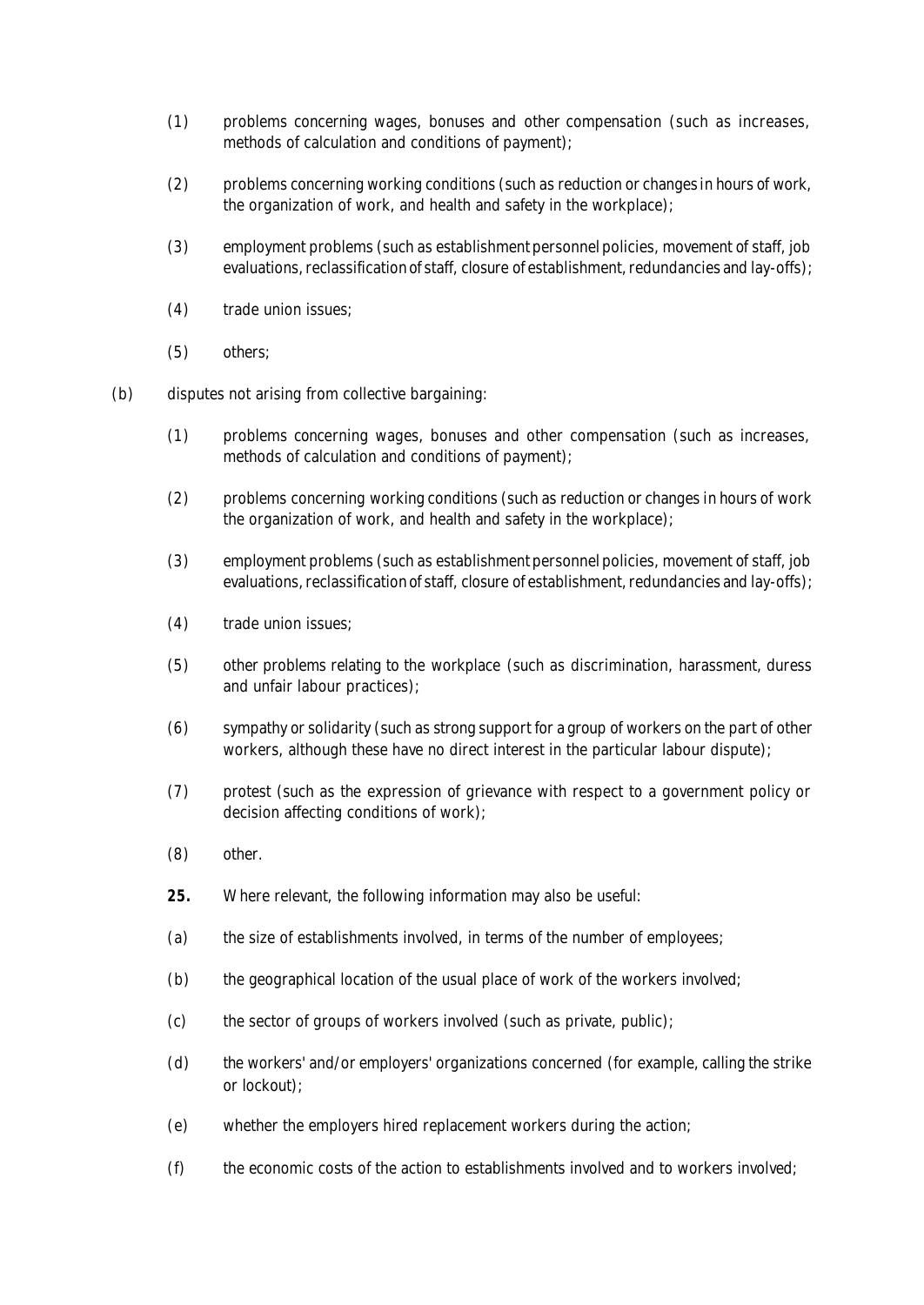- (g) whetherthe action taken by workers or employers was official or unofficial(for example, whether it was taken in accordance with the relevant rules established in this regard);
- (h) the collective agreement in question;
- (i) the method of settlement of the dispute(for example, by direct negotiations between the two parties, bythe medium of a third party, terminated without successful negotiations);
- (j) whether the dispute arose from matters of right or from matters of interest.
- (vi) *Number of establishments involved*

**26.** Where relevant and where possible, the number of establishments involved should be counted.

(vii) *Number of other forms of action due to labour disputes*

**27.** Where relevant, the criterion used to identify individual forms of action due to labour disputes should be the *labour dispute* in question. Therefore, the following should be counted as *one* occurrence of such action:

- (a) action due to one labour dispute, at one time, among employees in one establishment or among one group of self-employed workers;
- (b) action due to one labour dispute, among employees in several establishments at the same time or among several groups of self-employed workers at the same time;
- (c) action due to one labour dispute, among employees in one establishment at different times or among one group of self-employedworkers at different times, in which the period between the spells of action is not more than two months;
- (d) action due to one labour dispute, among employees in several establishments at different times or among several groups of self-employed workers at different times, in which the period between the spells of action is not more than two months.

#### **Reference period**

**28.** The statistics should be compiled for reference periods of not more than a year. Where possible, a shorter period such as a month or a quarter should be used, so as to reveal any seasonal trends.

**29.** For a given reference period, the statistics should relate to (a) action continuing from the previous period, and also, but separately, (b) action beginning during the period underreview. The total of (a) and (b) represents all action in progress during the period under review. At the end of the reference period, a distinction may be made between (c) action terminating during the period under review, and (d) action still in progress.

## **Data classification**

**30.** The statistics should be classified at least according to the major branches of economic activity, where possible using a classification scheme that is consistent with the most recent version of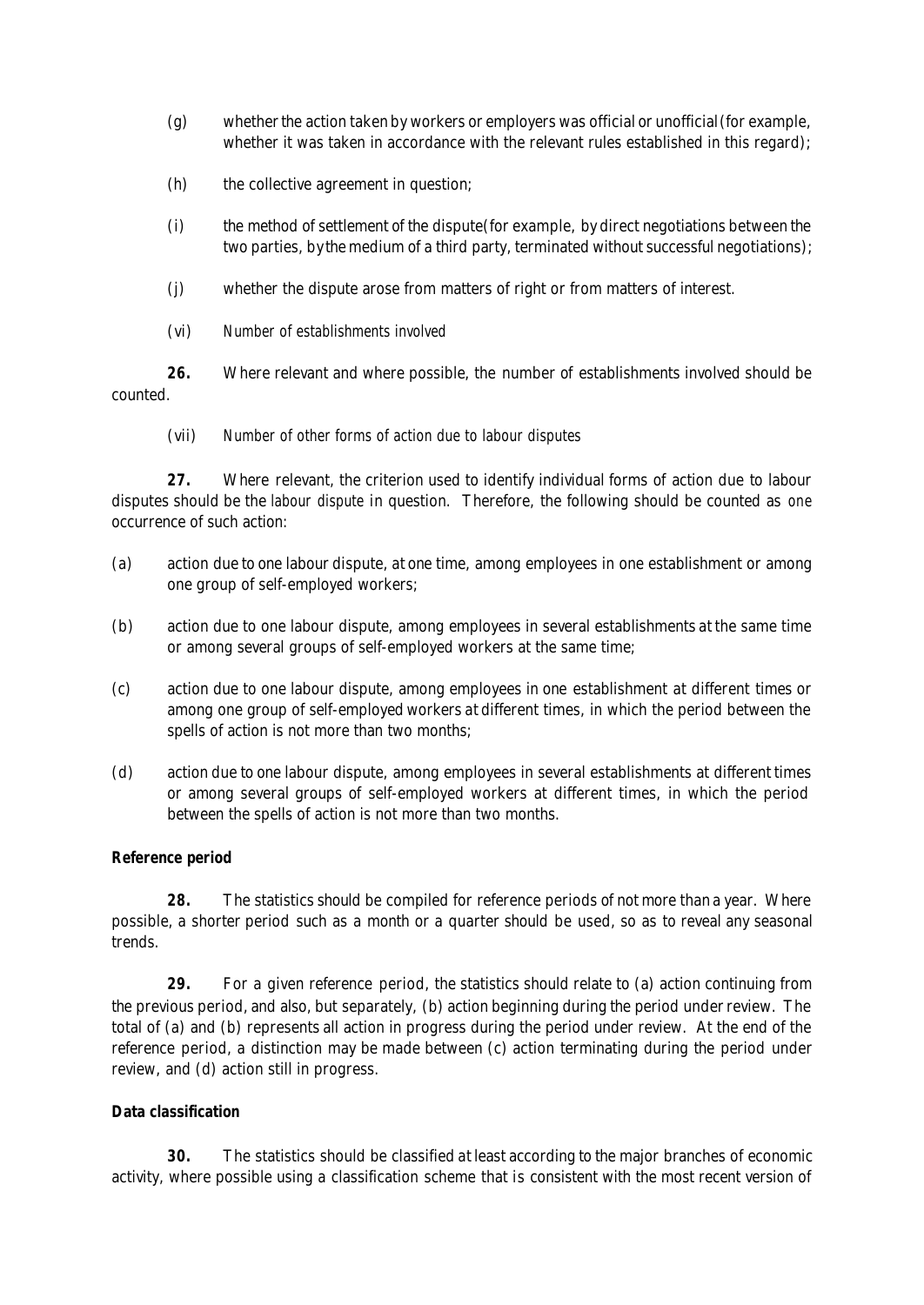the United Nations "International Standard Industrial Classification of All Economic Activities". If the action covers several branches of economic activity, the relevant information should be classified separately according to the branches involved, if possible.

**31.** It would also be useful to classify the information according to the following:

- (a) number of workers involved (size classes);
- (b) duration (size classes);
- (c) amount of time not worked (size classes);
- (d) if possible, the reasons for labour disputes, using the categories set out in paragraph 24; and
- (e) where relevant, the size of establishments involved.

The size classes for (a), (b) and (c) should be fixed according to national circumstance and practices. For the purposes of international comparisons, they should be as follows:

number of workers involved:

up to 2, 3-5, 6-9, 10-19, 20-49, 50-99, 100-499, 500-999, 1,000-4,999, 5,000- 9,999, 10,000-19,999, 20,000 or more;

duration: spells (in workdays):

1 or less, over 1 and up to 2, over 2 and up to 5, over5 and up to 10, over 10 and up to 15, over 15 and up to 20, over 20 and up to 30, over 30;

duration: span (in calendar days):

1 or less, over 1 and up to 2, over 2 and up to 5, over5 and up to 10, over 10 and up to 15, over 15 and up to 20, over 20 and up to 30, over 30;

amount of time not worked (in workdays):

1 or less, over 1 and up to 10, over 10 and up to 50, over50 and up to 100, over 100 and up to 1,000, over 1,000 and up to 5,000, over 5,000.

**32.** Where relevant, it may also be useful to classify the information according to other important variables such as those set in paragraph 25.

#### **Data collection**

**33.** Standard forms should be used to collect the information from the establishments and/or groups of workers involved. Such forms should be completed (a) at the start of the action, (b) when the action has terminated and (c) at the end of each reference period if the action continues into the following reference period.

#### **Analytical measures**

**34.** In orderto assist users at both the national and international levels in understanding and analysing the information collected, a number of measures may be calculated. Calculations may be made for each of the major branches of economic activity and all branches together and, where relevant,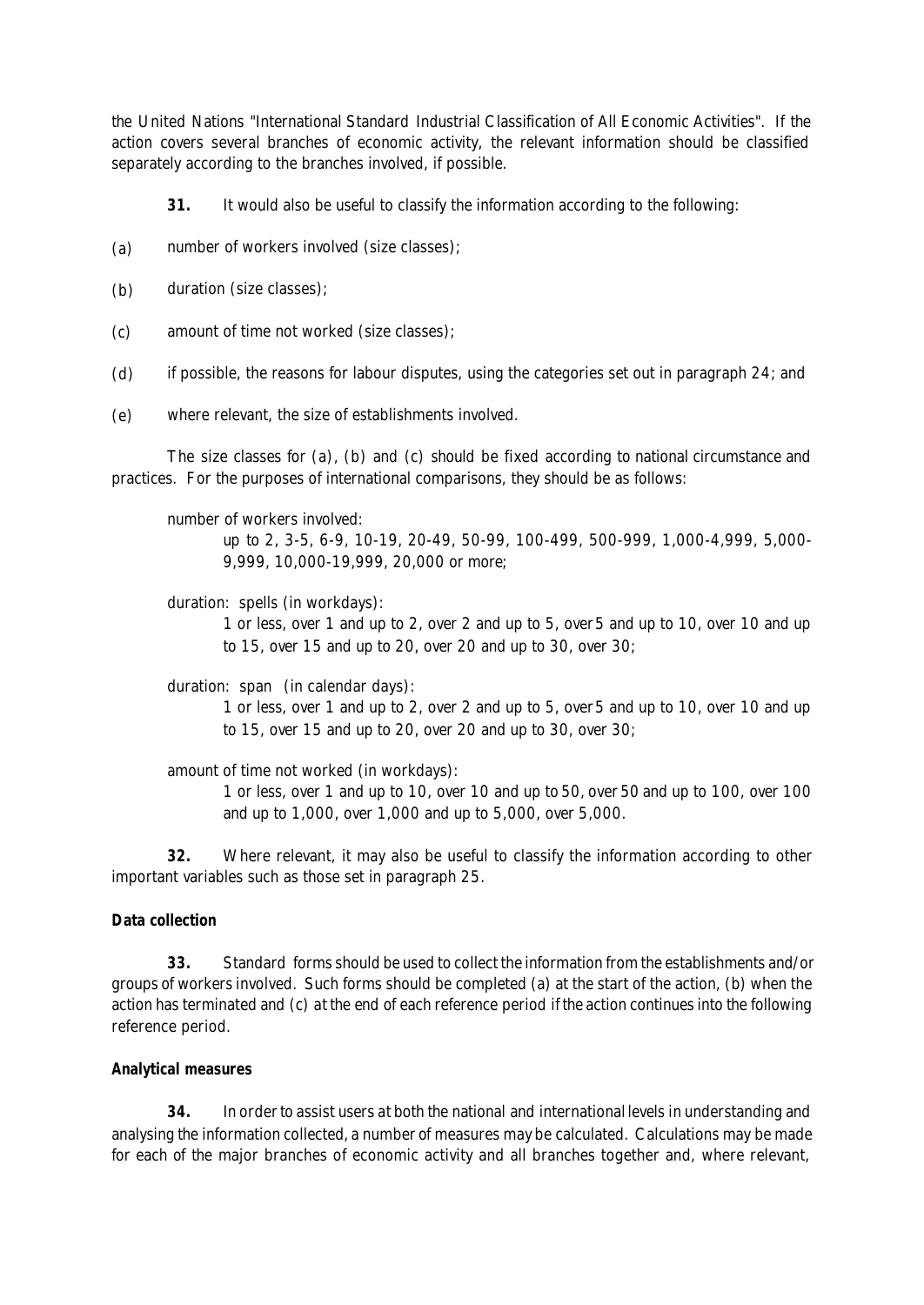according to the different variables such as those set out in paragraphs 24 and 25. Where relevant, corresponding measures could be developed for other action due to labour disputes.

**35.** In orderto permit meaningful comparisons of the statistics made, for example between different periods, branches of economic activity, regions and countries, account needs to be taken of the differences in employment size and changes in the numberof workers exposed to the risk of the action. The following measures are among the most useful for comparing information at both the *national* and *international* levels:

(a) The amount of time not worked per 1,000 workers:

Time not worked by workers involved x 1,000 Total number of workers

(b) The number of workers involved per 1,000 workers:

Number of workers involved x 1,000 Total number of workers

For both of these measures, the numerator and denominator should have the same coverage. For example, if agriculture is excluded from the coverage, the figure for the total number of workers should also exclude agriculture. Similarly, if self-employed workers are excluded from the coverage, they should also be excluded from the total number of workers.

- (c) Cross-tabulations of these analyticalmeasures according to the number of workers involved can also be useful for international comparisons.
	- **36.** Where relevant, averages and distributions of the following type may be useful:
- (a) average number of workers involved per strike or lockout;
- (b) average amount of time not worked per strike or lockout;
- (c) average duration per strike or lockout;
- (d) average amount of time not worked per worker involved;
- (e) percentage distributions of the data on the main variables according to the number of workers involved, amount of time not worked, duration and other characteristics such as those set out in paragraphs 24 and 25.

#### **Publication**

**37.** The statistics should be published at least once a year, as rapidly as possible after the end of each reference period.

**38.** A detailed description of the concepts, definitions and methodology used in collecting, compiling and publishing the statistics should be prepared and published, and updated whenever any major revisions are introduced in the concepts, definitions or methodology. The description should include: